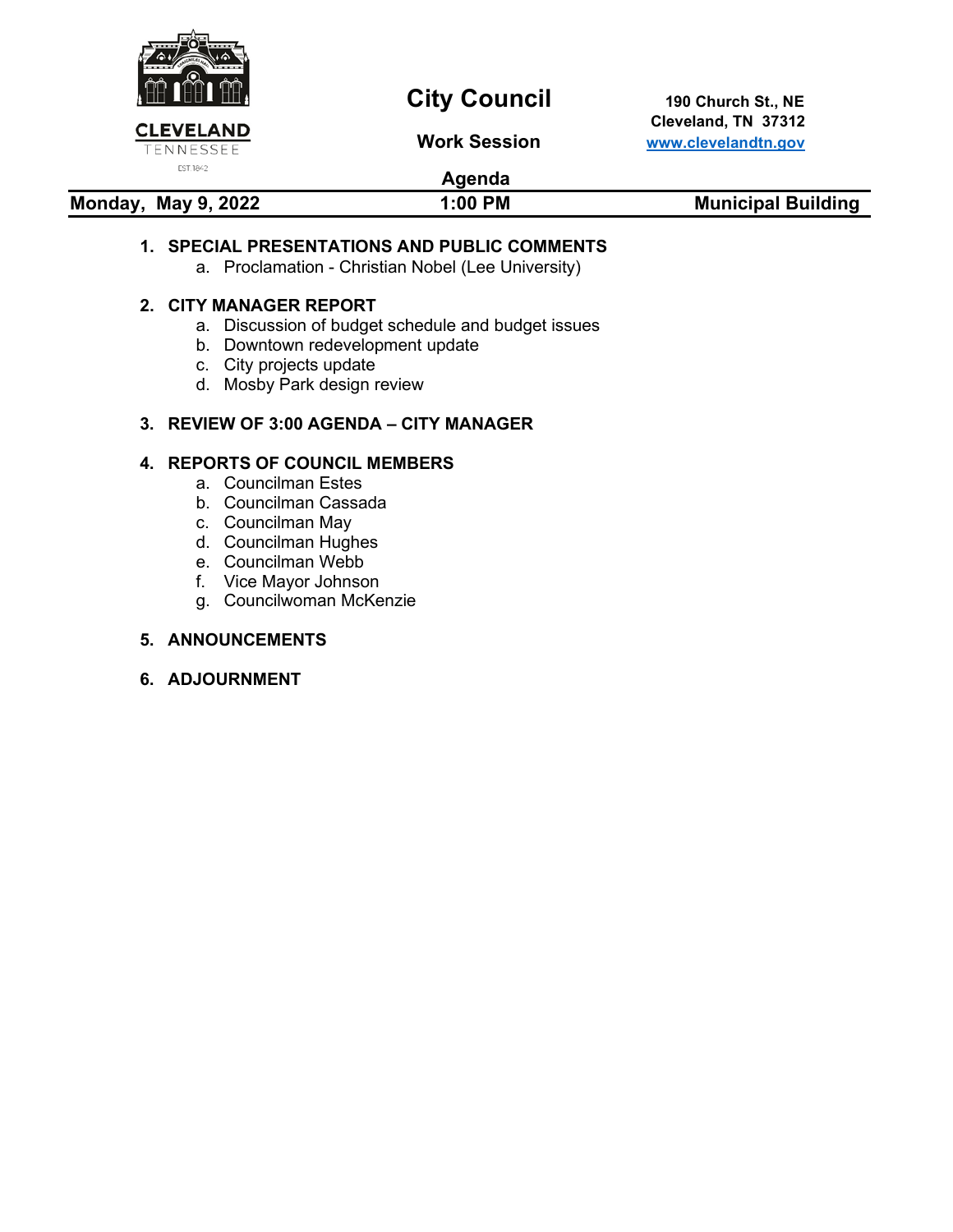

# **City Council** 190 Church St., NE

 **Cleveland, TN 37311 Regular Session [www.clevelandtn.gov](http://www.clevelandtn.gov/)**

# EST. 1842

**Agenda**

**Monday, May 9, 2022 3:00 PM Municipal Building** 

# **1. CALL TO ORDER**

**2. ROLL CALL** 

# **3. PLEDGE OF ALLEGIANCE AND INVOCATION**

### **4. WAIVE READING OF MINUTES**

a. Regular Session – April 25, 2022 (p. 1)

# **5. SPECIAL PRESENTATIONS AND PUBLIC COMMENTS**

- a. **Motion -** Declaring the service weapon of Sergeant Jeremy Noble as surplus property effective upon the date of his retirement and hereby given to him as a token of the City's appreciation for his 30 years of dedicated service to the City of Cleveland's Police Department. (p. 2)
- b. Dr. Bill Seymour Cleveland State Community College

# **6. HEARING PETITIONS AND COMMUNICATIONS**

### **7. CONSENT AGENDA**

- a. **Final Passage Zoning Ordinance 2022-05**  Rezoning 69.1 acres located on Old Powerline Rd NE and Durkee Rd NE (Tax Map 58 Parcels 34.00, 34.01, 4.00 & 5.00) from IL Light Industrial Zoning District to PUD33 Planned Unit Development Zoning District (Planning Commission: Approved 6-0; 3 absent) (City Council:  $1<sup>st</sup>$  Reading, February 14, 2022; Approved 6-0; 1 absent) (p. 3-11).
- b. **Resolution 2022-37**  Approval of the 2022-2023 CDBG Annual Action Plan (p. 12-14).
- c. **Resolution 2022-38** Authorizing the Mayor to sign amendment #1 with TDOT related to the Adkisson Drive NW project (p. 15-20).
- d. **Resolution 2022-39** Accepting Shelterwood Drive (beginning at the north line of Tasso Lane and continuing for approximately 1500 feet) and Meadowbend Drive (beginning along the east line of Shelterwood Drive and continuing for approximately 940 feet) in the Heartland Planned Unit Development (p. 21-23).
- e. **Motion** Extending the Brush Chipping Services for an additional one-year period with Big Woody's Tree Service (p. 24).

### **8. UNFINISHED BUSINESS**